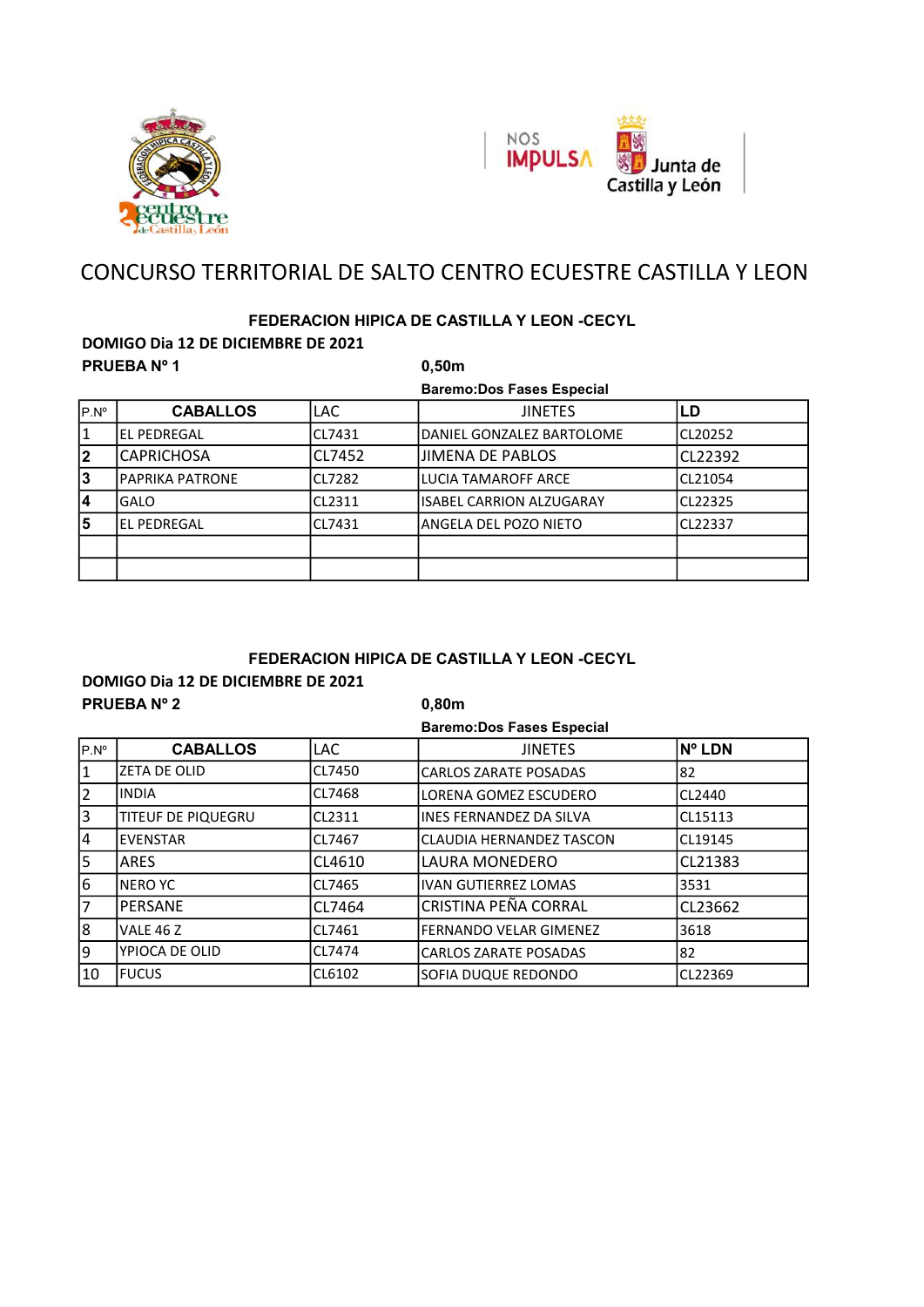#### FEDERACION HIPICA DE CASTILLA Y LEON -CECYL

#### DOMIGO Dia 12 DE DICIEMBRE DE 2021 PRUEBA Nº 3 1 M

#### Baremo:Dos Fases Especial

| P.N <sup>9</sup>        | <b>CABALLOS</b>             | Nº LDN | <b>JINETES</b>                  | <b>LAC</b> |
|-------------------------|-----------------------------|--------|---------------------------------|------------|
| 1                       | AL-DEAL                     | CL7455 | <b>CARLA RABANO PEREZ</b>       | 145034     |
| $\overline{2}$          | SAJA DE QUIJAS              | 149745 | ENRIQUE CAMIRUAGA RUEDA         | 1300       |
| $\overline{\mathbf{3}}$ | SOLIA DE QUIJAS             | 149747 | LUCIA BLANCO RUIZ               | 68654      |
| $\overline{\mathbf{4}}$ | <b>FUCUS</b>                | CL6102 | SOFIA HERRAIZ MARTINEZ          | CL19493    |
| 5                       | <b>INDIA</b>                | CL7468 | SARA DUQUE REDONDO              | CL10836    |
| 6                       | <b>GRACIELA</b>             | CL7309 | RAQUEL BENITO SASOT             | CL642      |
| $\overline{7}$          | DEVIL COCO                  | 143459 | PABLO GARCIA-GALLARDO           | 411        |
| 8                       | <b>PEGASUS K</b>            | CL7345 | <b>MARIA FERNANDEZ ORDEJON</b>  | CL7401     |
| $\overline{9}$          | <b>ELENDIL DE GEEN</b>      | 133795 | FCO OLIVER QUINZANO             | CL5706     |
| 10                      | <b>ATHOS</b>                | CL7432 | <b>CLAUDIA GUTIERREZ FRAILE</b> | CL16976    |
| 11                      | YOYO RG                     | CL6756 | RODRIGO RUBIA GOMEZ             | 12068      |
| 12                      | <b>NATAN YC</b>             | CL7370 | CARLOS VILLALVILLA FERNANDEZ    | 1263       |
| 13                      | <b>ZELECTRA BARELIERE Z</b> | CL6801 | ANA GARCIA DE PABLO             | CL2308     |
| 14                      | ETOULON DE LAS LLAMOSAS     | CL7311 | <b>VICTOR GOMEZ</b>             | CL15508    |
| 15                      | ABADUL                      | CL5117 | NAJWA GALLEGO                   | CL23099    |
| 16                      | HILO IV                     | CL4373 | NICOLAS USEROS MARTIN           | CL16734    |
| 17                      | AMELIE                      | CL7144 | <b>LUIS VENTAS</b>              | CL22594    |
| 18                      | <b>CHIMENE DE BLONDE</b>    | CL7456 | <b>CLAUDIA SANZ AYUSO</b>       | CL21585    |
| 19                      | <b>TRUHAN</b>               |        | LORENA CASADO DE MATA           | CL17937    |
| 20                      | <b>ROCK</b>                 | CL7212 | ALBA MANSO HERRERO              | CL15400    |
| 21                      | GORO                        | CL7451 | PAULA TEJEDOR RODRIGUEZ         | CL9785     |
| 22                      | <b>DULCE</b>                | CL4848 | SAMUEL BAHILLO MERINO           | CL16794    |
| 23                      | <b>ULISES DE RIAZA</b>      | CL5585 | <b>MACARENA CUBILLO FRAILE</b>  | CL13890    |
| 24                      | <b>DAYLIGHT DU REPAIRE</b>  | 138561 | LORETO ALONSO DE LA PEÑA        | CL24757    |
| 25                      | <b>CHACLAIRE</b>            | CL7469 | ENRIQUE CAMIRUAGA RUEDA         | 1300       |
| 26                      | <b>QUADINA</b>              | CL7448 | <b>ENRIQUE GARCIA GALLARDO</b>  | 2291       |

#### FEDERACION HIPICA DE CASTILLA Y LEON -CECYL

#### DOMIGO Dia 12 DE DICIEMBRE DE 2021 PRUEBA Nº 4 1,10M

Baremo:Dos Fases Especial

|    | Barellio.Dos i ases Especial |            |                                     |               |
|----|------------------------------|------------|-------------------------------------|---------------|
|    | <b>CABALLOS</b>              | <b>LAC</b> | <b>JINETES</b>                      | ILD           |
|    | QRAZY JW VAN DE              |            |                                     |               |
|    | <b>MOERHOEVE</b>             | 145200     | <b>ENRIQUE GARCIA GALLARDO</b>      | 2291          |
|    | IEL PUNKTO                   | CL7470     | ENRIQUE CAMIRUAGA RUEDA             | 1300          |
| 3  | LINDA DC                     | CL4141     | <b>CARLOS ZARATE POSADAS</b>        | 182           |
| 4  | <b>JORDANIA</b>              | CL5196     | ANGELA QUINZANO GOMEZ               | ICL9750       |
| '5 | COVA EG                      | 138683     | JARA SANCHEZ RODRIGUEZ              | 115988        |
| 6  | ORDOÑO                       | CL4932     | <b>CARLOS VILLALVILLA FERNANDEZ</b> | 1263          |
| 7  | DATTAR DE RIAZA              | 117340     | IELSA IGLESIAS COLLAR               | <b>CL2545</b> |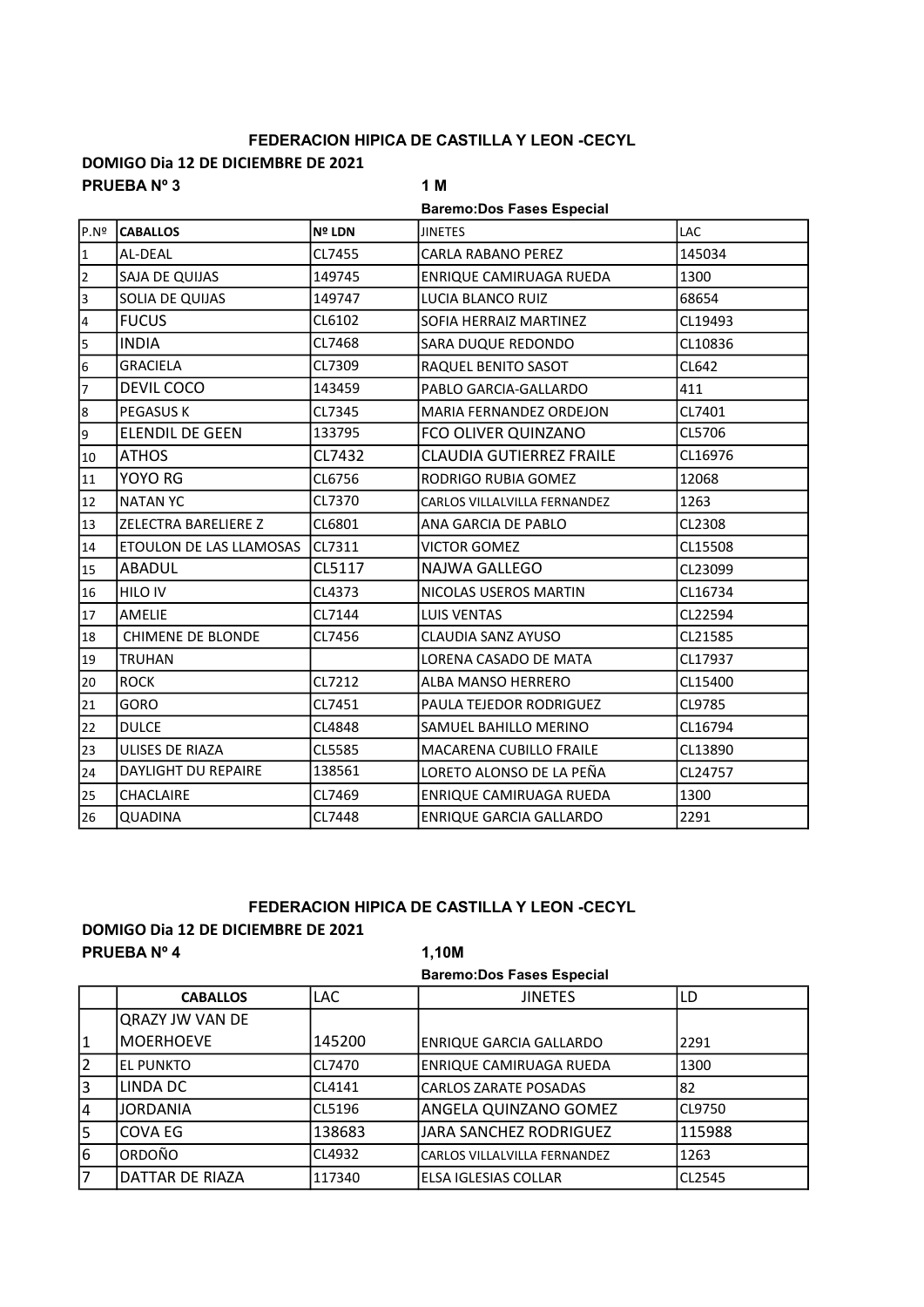|    | IIDEFIX VAN'THOF TE    |        |                                |         |
|----|------------------------|--------|--------------------------------|---------|
| 8  | <b>RUYTE</b>           | 149603 | NICOLAS SUAREZ TORO            | 207055  |
| 9  | <b>ZORRILLA</b>        | CL3248 | <b>MARIA FERNANDEZ ORDEJON</b> | CL7402  |
| 10 | DOUBLE R ONLY YOU      | CL6427 | CRISTINA SAEZ GARCIA           | CL1029  |
| 11 | <b>CONNERY DE OLID</b> | 134921 | <b>GADEA DIEZ RENEDO</b>       | 249360  |
| 12 | IMONTANA               | CL2629 | <b>TAMARA DEL RIO</b>          | CL12822 |
| 13 | IREIKA                 | CL5167 | NURIA SALDAÑA DEL VIGO         | CL14997 |
| 14 | IRAPUNZEL              | 145706 | LUCIA BLANCO RUIZ              | 68654   |
| 15 | ICOUNTDOWN             | CL7270 | SARA ARNAIZ AGUDO              | CL24108 |
|    | <b>GANGSTER</b>        |        |                                |         |
| 16 | IMONTGOTHIER           | 142192 | PABLO GARCIA-GALLARDO          | 411     |
| 17 | IPRETTY WOMEN          | CL6127 | TERESA VILORIA GUTIERREZ       | CL9623  |
| 18 | lIMOLA DEL MASET       | CL7090 | JOSE MARIA VILORIA HERNANDO    | CL23    |
| 19 | <b>ELVIRA</b>          | CL3262 | RAQUEL BENITO SASOT            | cl642   |
|    | EL PUNTO VANT AMELDONK |        |                                |         |
| 20 | ΙZ                     | 144224 | ENRIQUE GARCIA GALLARDO        | 2291    |